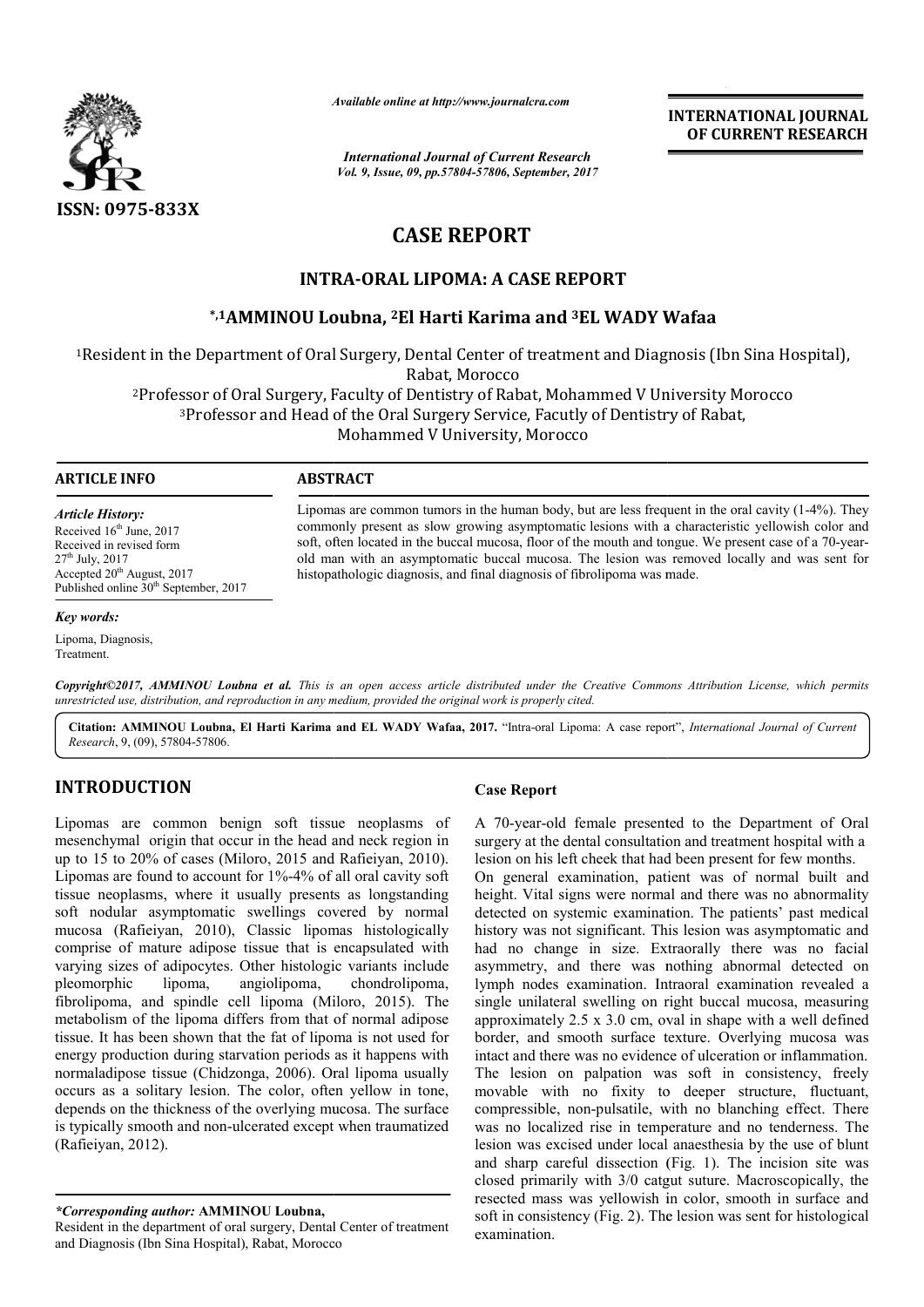The description of histopathological examination indentified mature fat cells without cellular atypia forming lobules separated by thin fibrous septa. The final diagnosis was fibrolipoma. The patient healed well, and periodic surveillance was recommended although recurrence is rare with complete surgical excision.



**Figure 1. Excisional biopsy of the intraoral tumour mass**



**Figure 2. The resected specimen**

### **DISCUSSION**

The first description of an oral lipoma was provided in 1848 by Roux in a review of alveolar masses; he referred to it as a "yellow epulis" (Gothwal, 2010; Miloro, 2015 and Omisakin, 2010). The lipoma is a slowly enlarging, soft, smooth-surfaced mass of the submucosal tissues, when superficial; there is a yellow surface discoloration. The lesion may be pedunculated or sessile and occasional cases show surface bosselation (Omisakin, 2014). Generally, there are no differences in gender although a slight female predilection has been noticed for fibrolipomas and male predilection for simple lipomas. This finding is in contrast with the whole body where lipomas are twice as common in females as in males (Rafieiyan, 2010). They occur most often in patients older than 40 years (Gothwal, 2010). The lipomatosis lesions found in childhood include congenital infiltrating lipomatosis of the face, diffuse lipomatosis, nevus lipomatosis cutaneous superficialis, Michelin tire baby syndrome, and macroencephalia (Bannayan-Zonana syndrome) (Gothwal, 2010). The most common location for lipomas in the maxillofacial region is buccal mucosa followed by buccal sulcus, tongue, floor of the mouth, lips, gingival and palates (Chidzonga, 2006 and Rafieiyan, 2010). Rarely, a lipoma will occur within the maxillary bones or sinuses. Once present, a mucosal oral lipoma may increase to 5-6 cms over a period of years, but most cases are less than 3 cms in their greatest dimension at the time of diagnosis (Gothwal, 2010). The lipomas are mostly superficial subcutaneous encapsulated masses but when arising in deeper structures they are poorly circumscribed as in intramuscular (infiltrating) lipomas (Rosai, 1989). Intramuscular or infiltrating lipoma is an unusual clinical variant of this adipose tissue neoplasm, originating between skeletal muscle bundles and infiltrating through the intramuscular septa. They have a slight predilection for the tongue, due to the close relationship between the adipose tissue and the muscular layer. In infiltrating lipomas, there is a consistent and diffuse infiltration with dissociation and entrapment of the muscle fibers, some of which show degenerative changes.

The muscle tissue is replaced by the fat, which may extend beyond the muscle fascia into the intermuscular connective tissue spaces. Fascia, joint capsules, bones, and nerves may also be infiltrated (Ranginwala, 2010). Infiltrative lipomas could suggest a false diagnosis of fluctuant tumor, because deeply occurring lesions may produce only a slight surface elevation and may be well encapsulated, more diffuse, unmovable and less delineated than the superficial variety (Gothwal, 2010; Khadka, 2013; Rapala, 2016). Liposarcoma is another diagnosis to suggest but absence of cellular pleomorphism, nuclear hyperchromatism and low mitotic activity support the diagnosis of intramuscular lipoma (Ranginwala, 2010). The etiology remains unclear, probably<br>the suggested pathogenic mechanisms include the suggested pathogenic mechanisms include the "hypertrophy theory" which states that obesity and inadvertent growth of adipose tissue may contribute to formation of these oral lipomas however this theory is less convincing in explaining those lesions occurring in areas destitute of preexisting adipose tissue (Gothwal, 2010 and Rashad, 2012). Another theory known as "metaplasia theory" suggests that lipomatous development occurs due to aberrant differentiation of in situ mesenchymal cells into lipoblast, since fatty tissue can be derived from mutable connective tissue cells almost anywhere in the body (Rashad, 2012). Trauma, chronic irritation, obesity, developmental disorders, endocrine, dysmetabolic and genetic factors provoking the uncontrolled growth of lipomas have all been suggested to play a possible role in the development of intramuscular lipomas (Gothwal, 2010 and Rapala, 2016). Another theory suggests that lipomas are congenital lesions arising from embryonic multipotent cells (Joshi, 2015).

#### **Lipoma can be classified histopathologically as**

- **Fibrolipoma:** most common microscopic variant of oral lipoma, characterized by a significant fibrous component intermixed with lobules of fat cells.
- **Angiolipoma:** a mixture of fat cells and numerous small blood vessels.
- **Spindle cell lipoma:** variable amounts of uniform appearing spindle cells, typically in conjugation with a lipomatous compound.
- **Pleomorphic lipoma:** presence of spindle cells with hyperchromatic giant cells.
- **Intramuscular/Infiltrating lipoma:** more deeply situated and having an infiltrative growth pattern